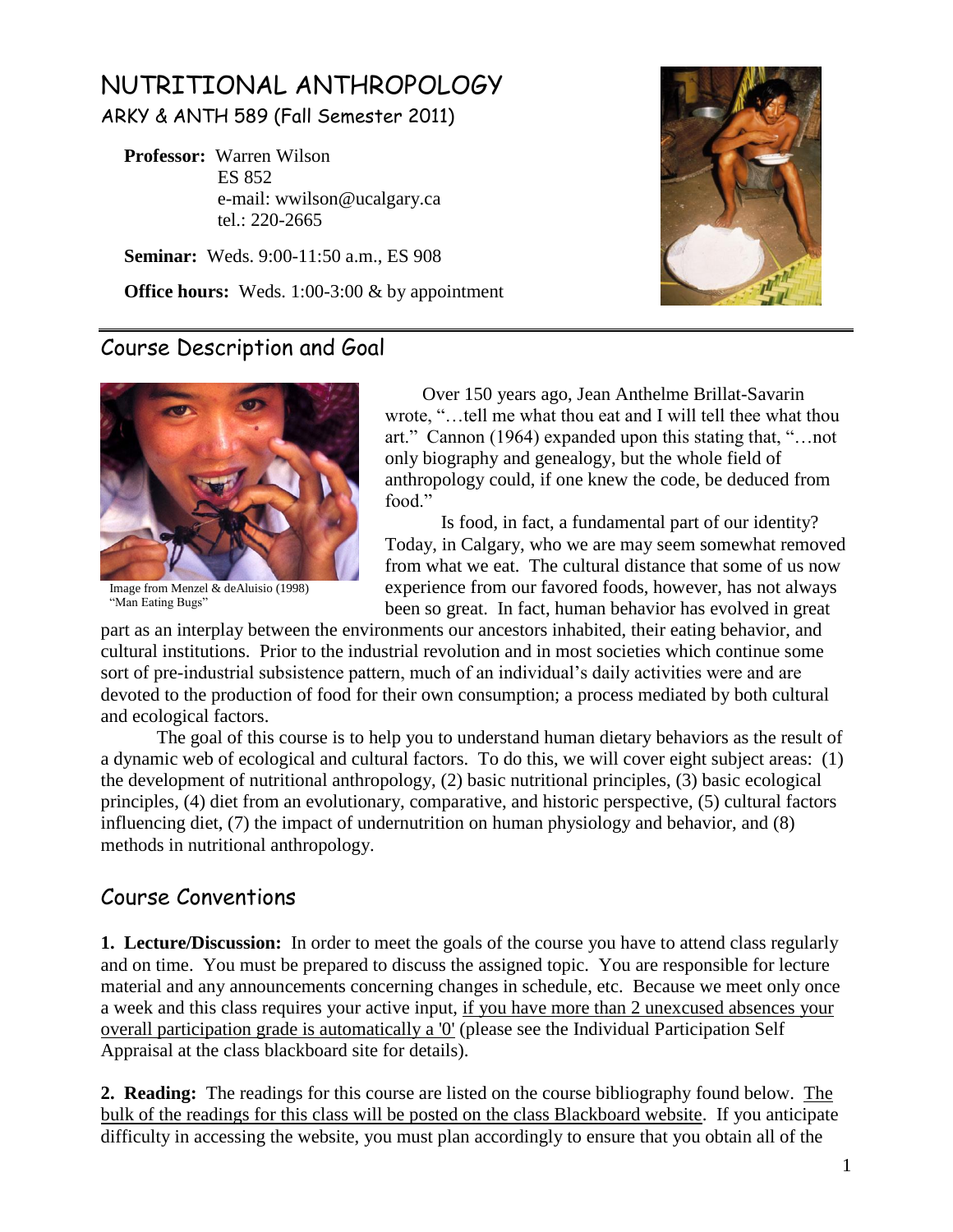readings with sufficient time to read them prior to each class. A careful and critical read of the assigned material is required. Keep in mind that you are not finished with the reading assignment until you thoroughly understand it. This will sometimes require you to read an assignment more than once. The assigned questions are designed to assist you in your critical evaluation of the material you are reading.

*Required Text:* Dettwyler 1994. *Dancing Skeletons*

**3. Evaluation:** You will be evaluated in this course on the basis of your in-class participation, short-answer questions on the readings, a dietary intake project, a review of a journal article, and a collaborative research paper and presentation.

You must provide advance notice to me if you are unable to complete an assignment by the due date. All requests for deferral of a due date to health reasons must be accompanied by written documentation as outlined in the University Calendar and should be obtained while the student has the physical or emotional problem rather than after recovery. Travel arrangements and misreading of the syllabus are not valid reasons for requesting a deferred due date. Deferred due dates will not be granted if it is determined that just cause is not shown by the student.

Your final mark will be calculated as follows**:**

| Participation                                    | 30% |
|--------------------------------------------------|-----|
| Journal article review                           | 10% |
| <b>Short-Answer Question Sets</b>                | 18% |
| Dietary Intake/Energy Expenditure Study          | 17% |
| <b>Collaborative Term Paper and Presentation</b> | 25% |

Letter grade assignment: At the end of the course, the numerical marks will be summed and a final letter grade will be assigned based on the following scheme:

| Percentage range : Letter grade |    | Percentage range Letter grade |                |
|---------------------------------|----|-------------------------------|----------------|
| 95 or higher                    | A+ | 68-72                         | $(\cdot +$     |
| $90 - 94$                       | А  | 64-67                         |                |
| 85-89                           | А- | 59-63                         | $\overline{C}$ |
| 81-84                           | B+ | 54-58                         | D+             |
| 77-80                           |    | $50 - 53$                     |                |
| $73 - 76$                       | В- | 49 or lower                   | F              |

**4. Retrieving Assignments:** The Freedom of Information and Protection of Privacy (FOIP) legislation disallows the practice of having students retrieve assignments from a public place, e.g., outside an instructor's office or the Department main office. Term assignments must be returned to students individually, during class, or during the instructor's office hours; if a student is unable to pick up her/his assignment s/he may provide the instructor with a stamped, self-addressed envelope to be used for the return of the assignment.

**5. Office Hours:**I enjoy having visitors during my office hours and am happy to schedule additional times as necessary. These hours are yours and I encourage you to take advantage of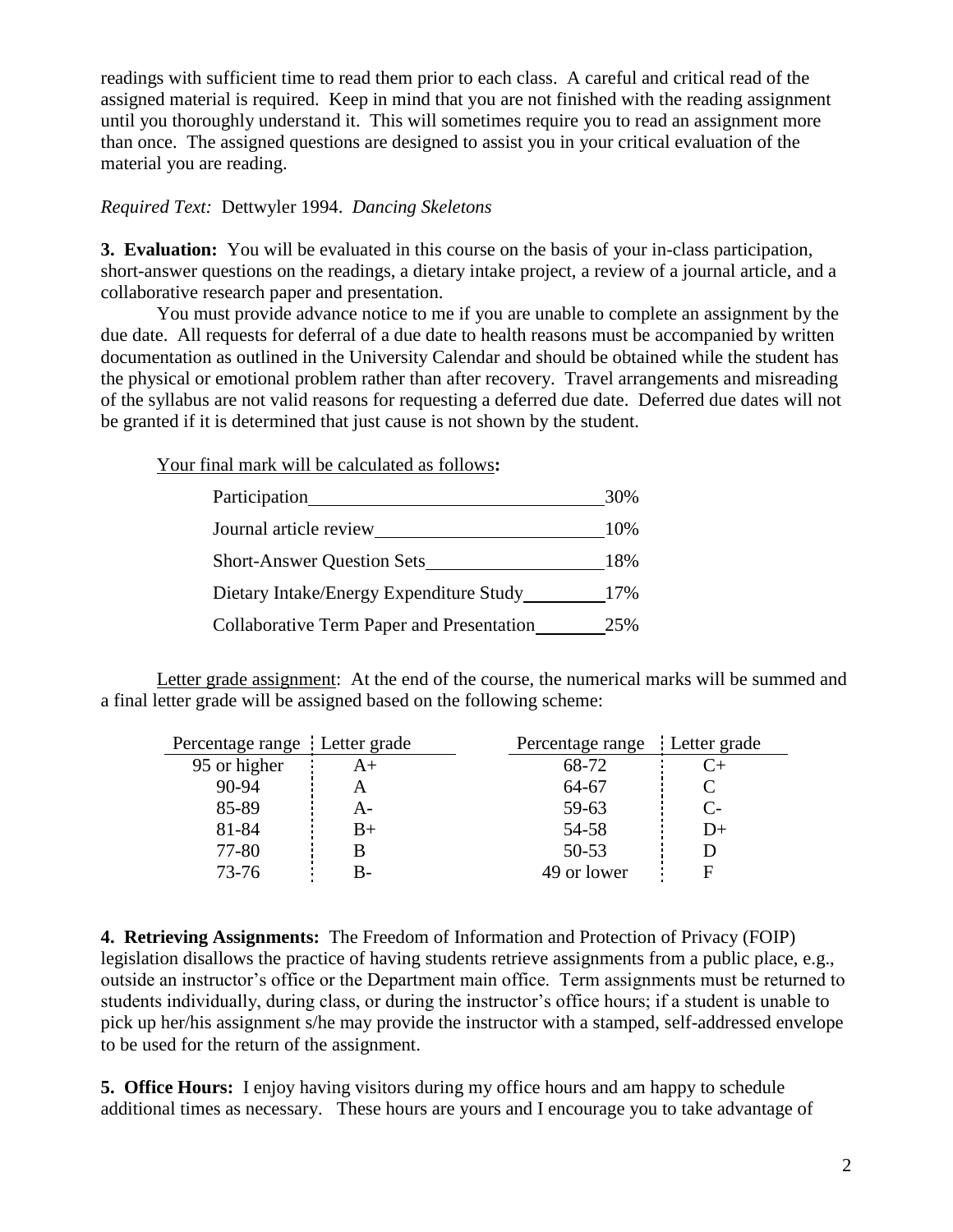them, whether you are having difficulty with some aspect of the course, or if you would like to discuss in greater detail something that was touched on in class.

**6. E-mail:** Students are encouraged to use the lectures and office hours to ask questions. For afterhours questions, the use of email is acceptable. Please write 'ARKY 589' or 'ANTH 589' in the ‗Subject' portion of the email. I receive numerous e-mails every day. By clearly identifying the subject of your email, you will help me reply more efficiently to your emails. Note that if I think that your question and related answer is of general interest, I may decide to post them on the course Blackboard space (your name will not appear).

**7. Writing Across the Curriculum:** Writing skills are not exclusive to English courses and, in fact, should cross all disciplines. The University supports the belief that throughout their University careers, students should be taught how to write well so that when they graduate their writing abilities will be far above the minimal standards required at entrance. Consistent with this belief, students are expected to do a substantial amount of writing in their University courses and, where appropriate, instructors can and may use writing and the grading thereof as a factor in the evaluation of student work. The services provided by the Writing Centre in the Effective Writing Office [\(http://www.ucalgary.ca/writingsupport/,](http://www.ucalgary.ca/writingsupport/) tel. 220-5881) can be utilized by all undergraduate and graduate students free of charge.

**8. Academic Accommodation Policy:** The purpose of academic accommodation is to provide students with documented disabilities equal opportunity to master the essentials of a post-secondary education. Students with disabilities at the University of Calgary have met all admission requirements but may have done so with the use of accommodations. Similarly, they are expected to meet all academic and non-academic requirements. Adaptive technology and other academic accommodations do not relieve students of their responsibility to develop the essential skills and abilities expected of all students. Please refer to the following web link for detailed information: <http://www.ucalgary.ca/drc/node/71>

**9. Disability Resource Centre Accommodations:** It is the responsibility of the student to request academic accommodations. If you are a student with a documented disability who may require academic accommodation and have not registered with the Disability Resource Centre, please contact their office at (403)220-8237. Students who have not registered with the Disability Resource Centre are not eligible for formal academic accommodation. Students are also required to discuss their needs with the instructor no later than fourteen (14) days after the start of the course.

**10. Academic Misconduct:** Academic dishonesty is an unacceptable activity at the University of Calgary and students are **strongly advised** to read the Student Misconduct section of the University Calendar. Quite often, students are unaware of what constitutes academic dishonesty or plagiarism. The most common are:

- 1) Presenting another student's work as your own
- 2) Presenting an author's work or ideas as you own without proper referencing
- 3) Using work completed for another course

This activity will not be tolerated and students conducting themselves in this manner will be dealt with according to the procedures outlined in the University Calendar.

For detailed information on what constitutes academic misconduct, please refer to the following link: <http://www.ucalgary.ca/pubs/calendar/current/k-2-1.html>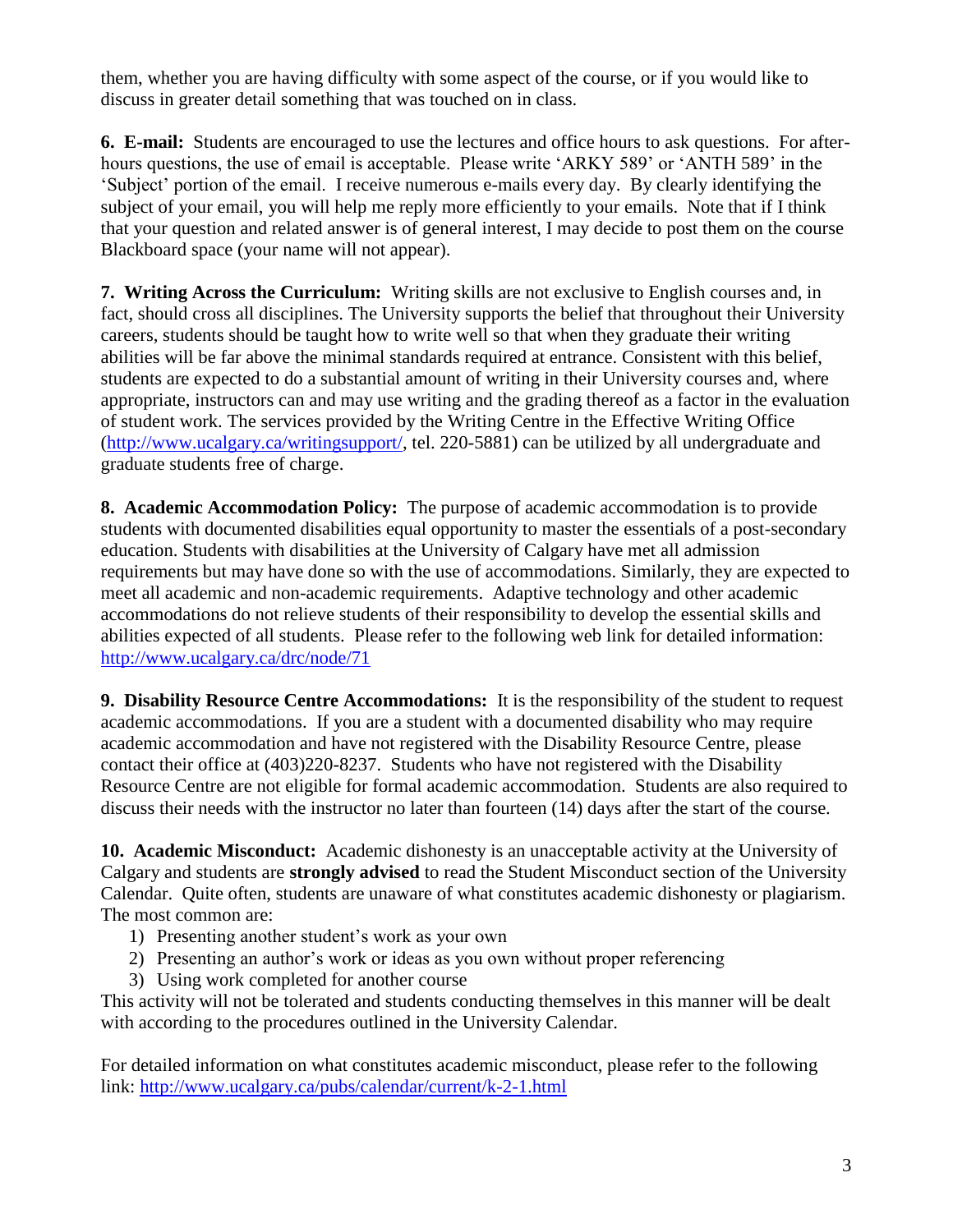### **Deadlines to keep in mind**

Deadlines are part of the assignments. Late work will not be accepted. Question sets for each week's readings must be complete and printed prior to 9:00 am each Wednesday. While you are free to add notes to your completed question set in class, you may not use that time to complete your answers. All other assignments are due no later than 4:00 pm on the due date.

- 1 day before your **journal article review** is presented in class- e-mail me your review
- 5 October (Wed.)- **sign up for** collaborative research paper **topic**
- 10 October (Wed.)- e-mail me the name of the **Organizer for your** collaborative research paper
- 14 October (Fri.)- **dietary intake project** due (provide a hard copy- do not e-mail this to me)

**28 October** (Fri.): 1<sup>st</sup> **Annotated bibliography** of sources considered for your collaborative research paper due

**<u>4 November</u>** (Fri.): 2<sup>nd</sup> **Annotated bibliography** of sources considered for your collaborative research paper due

- 25 November (Fri.): **model of your answer** to the collaborative research paper question due.
- 2 December (Fri.): a**bstract** of your collaborative research paper due
- 7 December (Wed.)- **group presentation** of your collboartive research paper
- 14 December (Wed.)- **collaborative research paper** due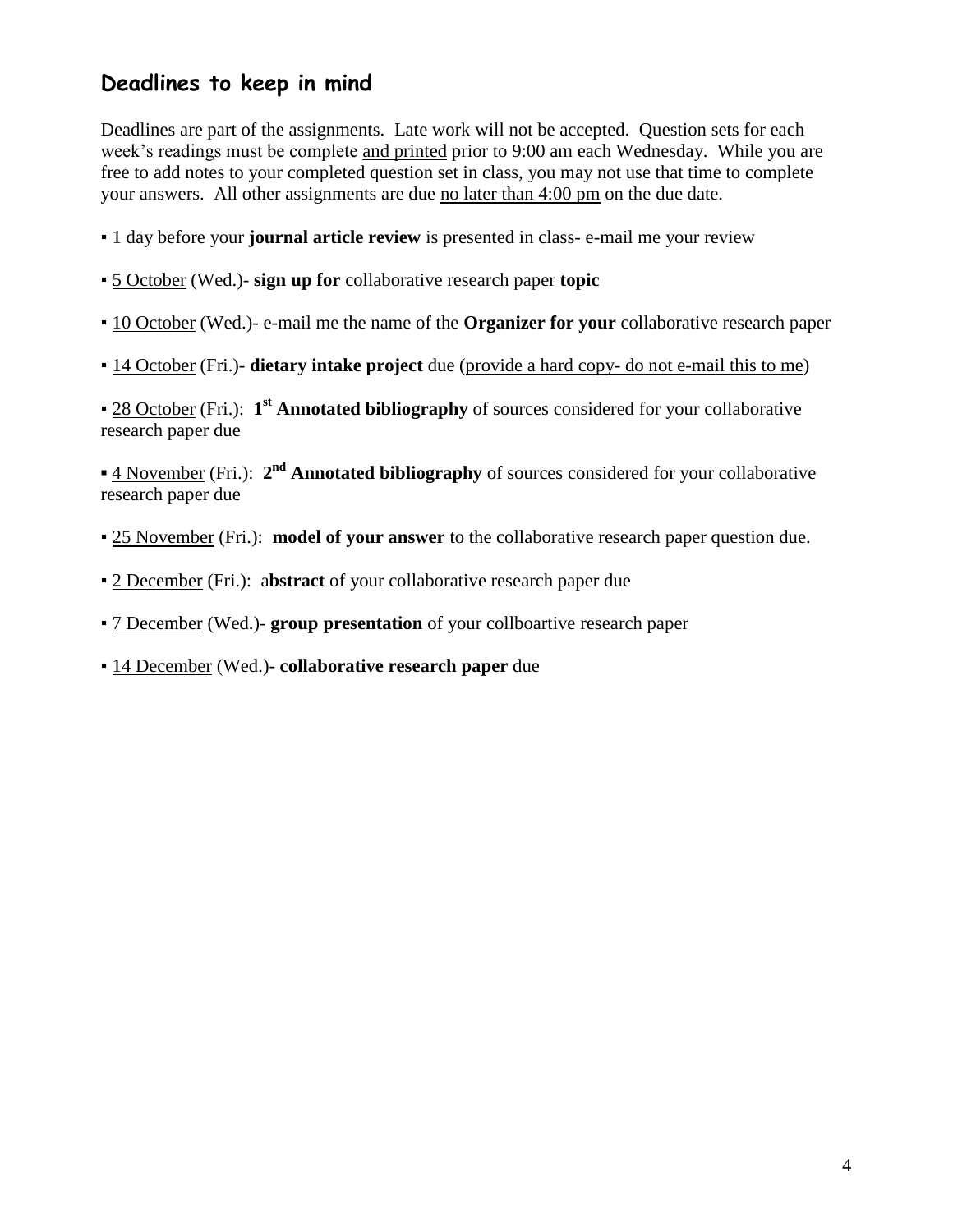#### **Schedule**<sup>1</sup>

| <b>Date</b>                                                                           | <b>Topic</b>                                                                | Reading Assignment <sup>2</sup>                                      |  |
|---------------------------------------------------------------------------------------|-----------------------------------------------------------------------------|----------------------------------------------------------------------|--|
| Sept. 14                                                                              | Introduction, Anthropology, Science, Video: Garlic is as                    |                                                                      |  |
|                                                                                       | Good as 10 Mothers                                                          |                                                                      |  |
| Sept. 21                                                                              | Critical thinking I, Nutritional anthropology in the field:                 | Ruggiero 2004, Dettwyler 1994 (all                                   |  |
|                                                                                       | field work                                                                  | <i>chapters</i> )                                                    |  |
| Sept. 28                                                                              | Critical thinking II, Nutritional anthropology: history,                    | Sagan 1996, Greenhalgh & Taylor                                      |  |
|                                                                                       | Cali project, different approaches to the study of food.                    | 1997, Pope & Ziebland $2000^3$ ,                                     |  |
|                                                                                       |                                                                             | Harris 1978, Allison 1991                                            |  |
| Oct. 5                                                                                | Basic principles of nutrition: physiology of digestion,                     | Pelto et al. 2000, Whitney and                                       |  |
|                                                                                       | macro-& micronutrients                                                      | Rolfes 2005: Ch. 1, 3, and one of 4,                                 |  |
|                                                                                       |                                                                             | 5, or 6.                                                             |  |
| Oct. 12                                                                               | Organoleptic Properties & Food Choice                                       | Ackerman 1990, Rozin 1987,                                           |  |
|                                                                                       | Basic principles of ecology: energy flow and nutrient                       | Southwick 1996                                                       |  |
|                                                                                       | cycles                                                                      |                                                                      |  |
| Note: Your dietary intake project is due no later than 4:00 pm on Friday, October 14. |                                                                             |                                                                      |  |
|                                                                                       | Turn this in at the wooden box outside the Archaeology main office (ES 806) |                                                                      |  |
| Oct. 19                                                                               | Evolutionary perspective: what did our ancestors eat?                       | Cordain et al. 2000, Milton 2000,                                    |  |
|                                                                                       |                                                                             | Stanford 1995, Wrangham et al.                                       |  |
|                                                                                       |                                                                             | 1999, Mitani et al. 2002, Klein                                      |  |
|                                                                                       |                                                                             | $20003$ , Ungar et al. $20063$ , Hocket                              |  |
|                                                                                       |                                                                             | and Haws $20033$                                                     |  |
| Oct. 26                                                                               | Staple crops: strengths & weaknesses                                        | Diamond 1990, Normille 2000,                                         |  |
|                                                                                       | Pre-industrial diets: Tropical rainforests, Yapu slides                     | Katz et al. 1975, Moran 1993,                                        |  |
| Nov. $2$                                                                              | Pre-industrial diets: East African Pastoralists                             | Dufour 1995, Dufour $1990^3$                                         |  |
|                                                                                       |                                                                             | Reader 1988, Moran 1982, Galvin<br>1994                              |  |
|                                                                                       | (Video: Year of the Clouds)<br>Cannibalism?                                 |                                                                      |  |
| Nov. 9                                                                                | Culture & infant feeding                                                    | Harner 1977, Preston 1998, Bergner<br>2003, Pelto 1981, Levine 1988, |  |
|                                                                                       |                                                                             | Gray $19963$                                                         |  |
| Nov. 16                                                                               | Undernutrition: physiological impacts                                       | Whitney and Rolfes 2005 (Review                                      |  |
|                                                                                       |                                                                             | PEM), Goodman et al. 2000,                                           |  |
|                                                                                       |                                                                             | Frisancho 1993, Pelletier 1994,                                      |  |
|                                                                                       |                                                                             | Martorell 1989, Martorell et al.                                     |  |
|                                                                                       |                                                                             | 1992 <sup>3</sup> , Chavez et al. 1995 <sup>3</sup> , de Onis        |  |
|                                                                                       |                                                                             | et al. 1993 <sup>3</sup>                                             |  |
| Nov. 23                                                                               | Students' choice of topics <sup>4</sup>                                     | To be determined                                                     |  |
| Nov. 30                                                                               | Students' choice of topics <sup>4</sup>                                     | To be determined                                                     |  |
| Dec. 7                                                                                | Group Presentations                                                         | Abstracts of papers to be presented                                  |  |

<sup>1</sup> Note, the schedule of topics may change, but the assignment due dates will not change.

<sup>2</sup> The reading assignments are subject to change should I find, during the present semester, more recent publications which better cover the topic considered. If this occurs, I will inform you no later than 2 weeks prior to the relevant class.

 $3$  This paper is suggested for undergraduate students and required for graduate students.

<sup>4</sup> In early November, students will be asked to vote for topics to be covered in the classes on Nov. 23 & 30.

Possible topics are listed below. Students are free to suggest others which I may choose to include in the list. Food as medicine

Geophagy (PICA)

Celiac's disease

The impact of culture change on diet and health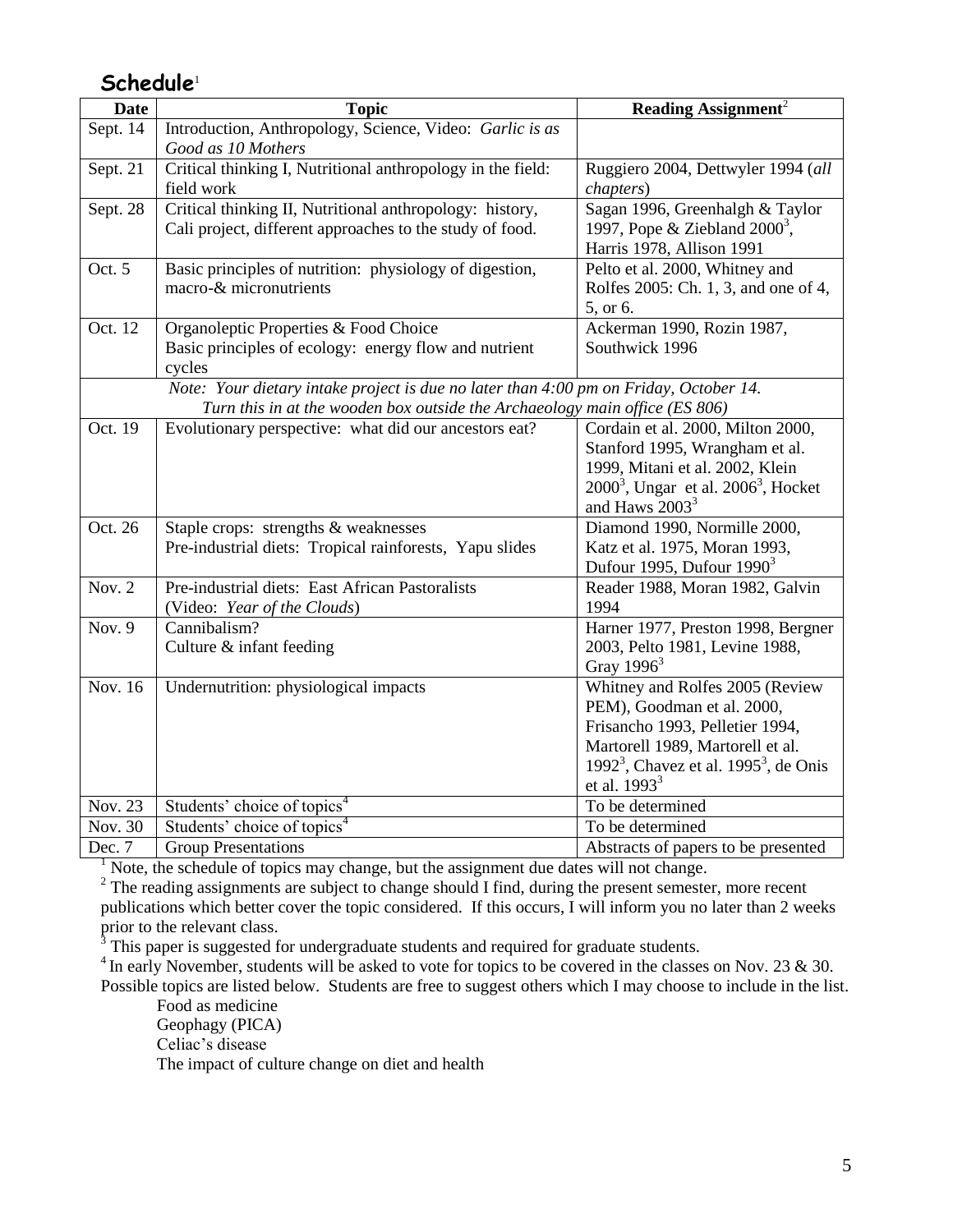## Course Bibliography<sup>1</sup>

Ackerman, Diane. 1990. *A Natural History of the Senses*. Vintage Books, NY, NY. Pp. 127-143 (Although I have provided the entire chapter on taste, you are only required to read the following three sections from this chapter: "The Social Sense", "The Omnivore's Picnic", and "Bloom of a Taste Bud".)

Allison, Anne. 1991. Japanese Mothers and Obentos: The Lunchbox As Ideological State Apparatus. *Anthropological Quarterly*. 64:195-208.

Bergner. 2003. The Most Unconventional Weapon. *The New York Times*. Oct. 25. Sunday Times Magazine

Chavez, Adolfo, Cecilia Martinez, and Beatriz Soberanes. 1995. The Effect of Malnutrition on Human Development: A 24 Year Study of Well-Nourished and Malnourished Children Living in a Poor Mexican Village. In: N. S. Scrimshaw, ed. *Community-Based Longitudinal Nutrition and Health Studies: Classic Examples from Guatemala, Haiti, and Mexico*. Boston: International Nutrition Foundation for Developing Countries, pp. 79-124.

Cordain, L, Miller, JB, Eaton, SB, Mann, N; Holt SHA; and Speth, JD (2000) Plant-animal subsistence ratios and macronutrient energy estimations in worldwide hunter-gatherer diets. *American Journal of Clinical Nutrition* 71:682-692.

de Onis, M, C. Monteiro, J. Akré and G. Clugston. 1993. The worldwide magnitude of protein-energy malnutrition: an overview from the WHO Global Database on Child Growth. *Bulletin of the World Health Organization*, 71 (6):703-712.

Dettwyler, Katherine A. 1994. *Dancing Skeletons: Life and Death in West Africa.* Waveland Press, Long Grove, IL.

Diamond, Jared 1997. The worst mistake in the history of the human race. *Discover*, May, Pp. 64-66.

Dufour, Darna L. 1990. Use of tropical rainforests by Native Amazonians. *Bioscience* 40(9): 652-659.

Dufour, DL. 1995. A closer look at the nutritional implications of bitter cassava use. In: *Indigenous Peoples and the Future of Amazonia: An Ecological Anthropology of an Endangered World*. Edited by Leslie Sponsel. University of Arizona Press, Tucson, AZ. Pp. 149-165.

Frisancho, A. Roberto. 1993. *Human Adaptation and Accommodation*, Chapter 16: Accommodation to Experimental Starvation and Chronic Undernutrition. University of Michigan Press, Ann Arbor, MI. Pp. 381-397.

Galvin, Kathleen A., D. Layne Coppock, and Paul W. Leslie. 1994. Diet, Nutrition, and Pastoral Strategy. In: *African Pastoralist Systems: An Integrated Approach*, edited by Elliot Fratkin, Kathleen A. Galvin, and Eric Abella Roth. Lynee Rienner Publishers, Inc. Pp. 113-131.

Goodman, Dufour, and Pelto. 2000. Undernutrition: counting, classification, and consequences. In *Nutritional Anthropology: Biological Perspectives on Food and Nutrition*. Edited by Goodman, Dufour, and Pelto. Mountain View Press, Mayfield CA. Pp. 221-226.

Gray, S. J. 1996. Ecology of weaning among nomadic Turkana pastoralists of Kenya: maternal thinking, maternal behavior, and human adaptive strategies. *Human Biology* 68(3):437-465.

Greenhalgh**,** Trisha and Rod Taylor. 1997. How to read a paper: Papers that go beyond numbers (qualitative research). *British Medical Journal* 315:740-743.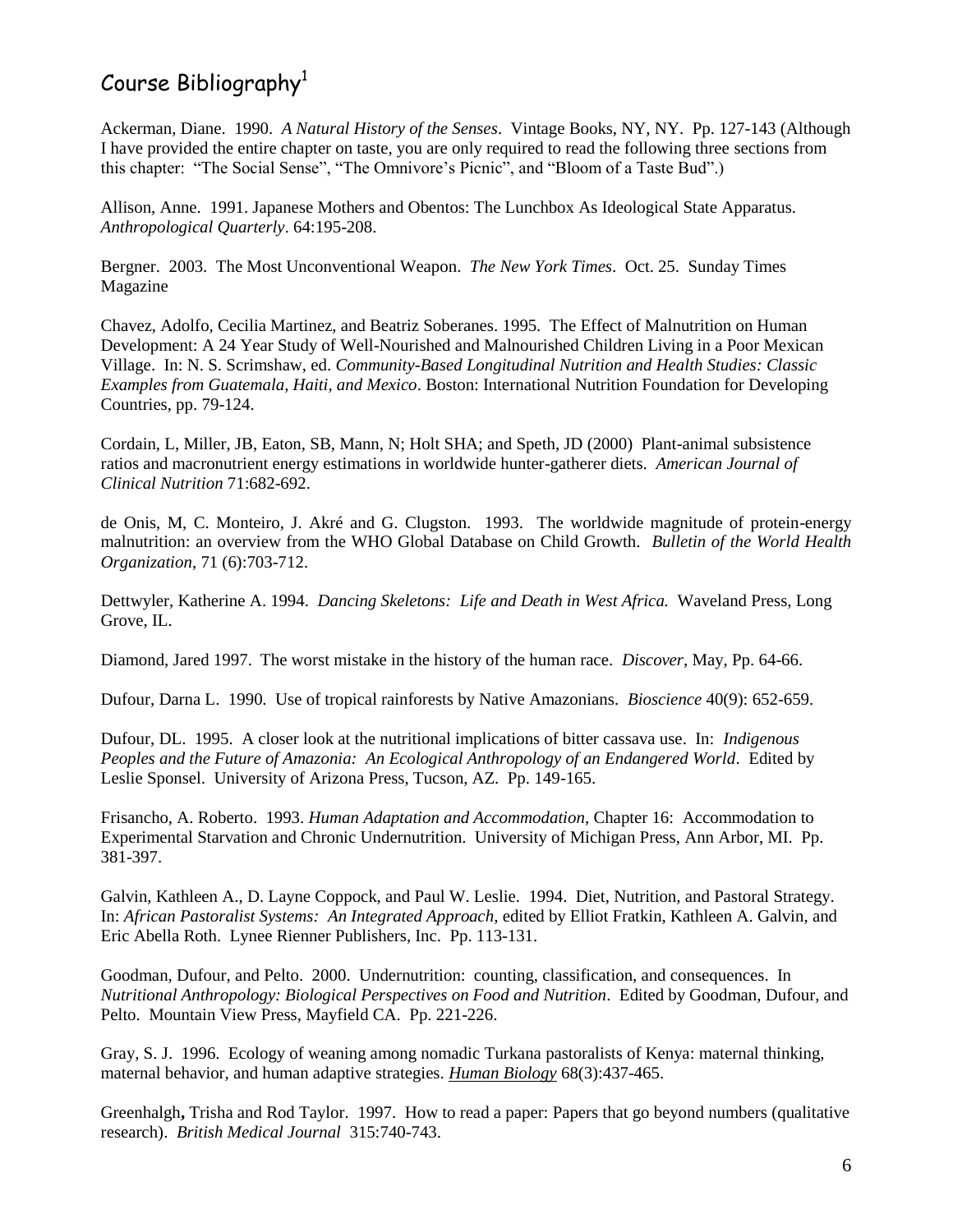Harner, Michael, 1977. The Enigma of Aztec Sacrifice. *Natural History* (April) 86(4):46-51.

Harris, Marvin. 1978. India's Sacred Cow. *Human Nature* (February) Pp. 28-36.

Hockett, Bryan and Jonathan Haws 2003. Nutritional ecology and diachronic trends in Paleolithic diet and health. *Evolutionary Anthropology* 12:211-216.

Katz, Solomon H., M. L. Hediger, and L. A. Valleroy, (1975) Traditional Maize Processing Techniques in the New World. *Science* 184: 765-773.

Klein, RG (2000) Archaeology and the evolution of human behavior. *Evolutionary Anthropology* 9(1):17- 36.

Lee, Richard B. 1969. Eating Christmas in the Kalahari. *Natural History* Vol. 78, No. 10.

Lee, Richard B. 2000. Postscript to a Christmas Story: The People of /Xai/xai Thirty Years On. *Natural History* archives,

http://www.naturalhistorymag.com/master.html?http://www.naturalhistorymag.com/editors\_pick/1969\_12\_pi ck.html, Accessed 17 August 2005.

Levine, Nancy E. 1988. Women's work and infant feeding: a case from rural Nepal. *Ethnology* 27(3):231- 251.

Martorell, Reynoldo 1989. Body size, adaptation, and function*. Human Organization*. 49(1):15-20.

Martorell, Reynaldo; Juan Rivera, Haley Kaplowitz and Ernesto Pollitt. 1992. Long-term consequences of growth retardation during early childhood. IN *Human Growth: Basic and clinical aspects.* M. Hernandez and J. Argente, editors. Elsvier Science Publishers. Pp. 143-149.

Milton, K (2000) Hunter-gather diets—a different perspective. *American Journal of Clinical Nutrition* 71(3):665-667.

Mitani, JC, Watts, DP, and Muller, MN (2002) Recent developments in the study of wild chimpanzee behavior. *Evolutionary Anthropology* 11(1)9-25.

Moran, Emilio 1982. Human Adaptability: *An Introduction to Ecological Anthropology*. Chapter 8- Human Adaptability to Grasslands (pp. 212-234). Westview Press, Boulder, CO.

Moran, E.M. 1993. *Through Amazonian eyes: The human ecology of Amazonian populations.* University of Indiana Press. Chapter 1: Amazonia people and environment (Pp. 2—33).

Normile, Dennis 2000. Agriculture: Variety spices up Chinese Rice Yields. *Science* 289(5482): 1122- 1123.

Pelletier, David L. 1994. The potentiating effects of malnutrition on child mortality: epidemiologic evidence and policy implications. *Nutrition Reviews*. 52(12):409-415.

Pelto, Gretel H. 1981. Perspectives on Infant Feeding, decision making, and ecology. *Food and Nutrition Bulletin*. 3(3):16.

Pelto, Gretel H., Alan Goodman, Darna Dufour 2000. *The biocultural perspective in Nutritional Anthropology in Nutritional Anthropology: Biological Perspectives on Food and Nutrition.* Edited by Goodman, Dufour, and Pelto. Mountain View Press, Mayfield CA. pp. 1-15.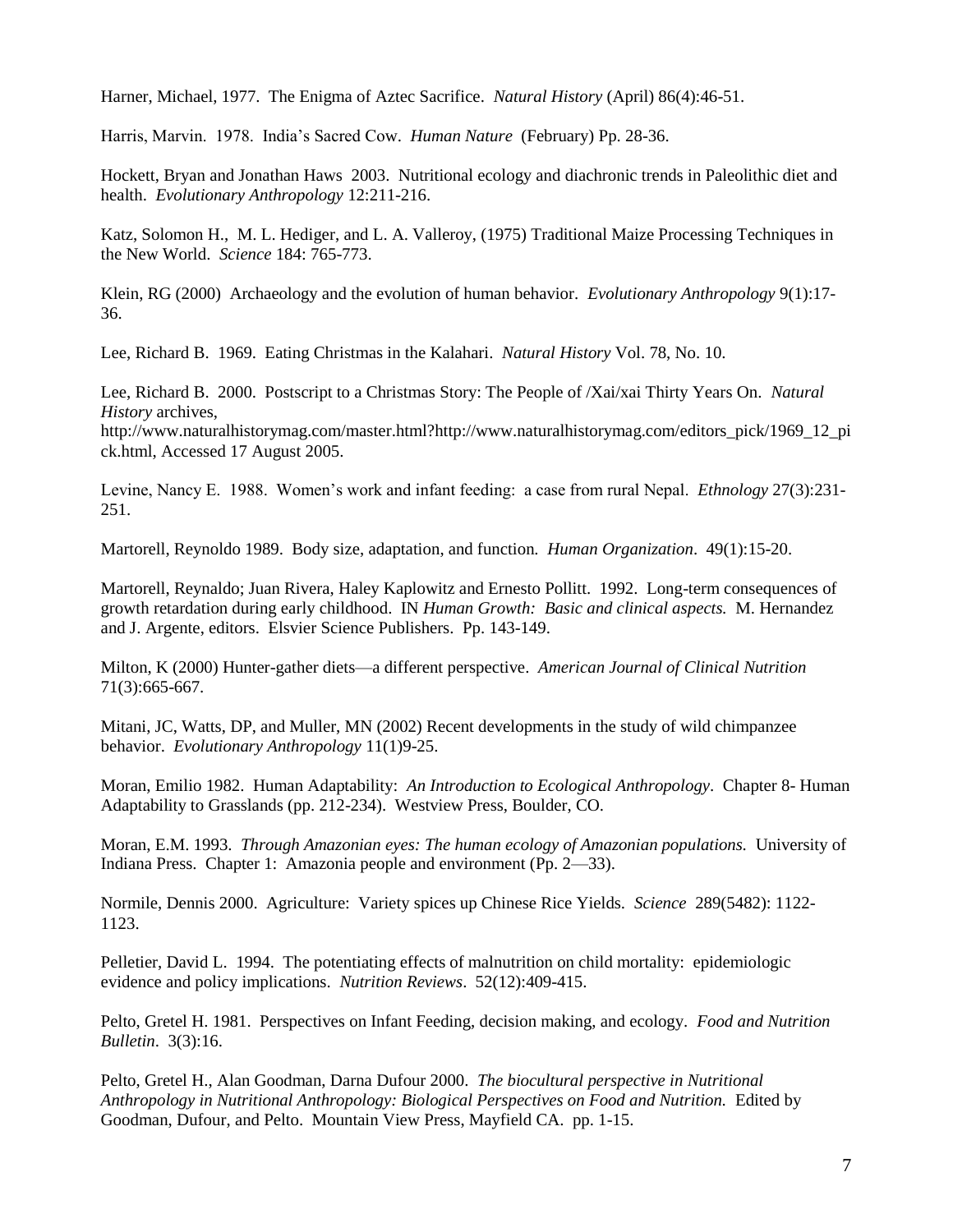Pope, Catherine & Sue Ziebland. 2000. Qualitative research in health care: Analysing qualitative data. *British Medical Journal* 320:114-116. (optional for undergraduates, required for graduate students).

Preston, Douglas. 1998. Cannibals of the canyon: has a controversial anthropologist uncovered the truth about a great Southwestern civilization? *New Yorker* 74(37): 76. Nov 30.

Reader, John 1988. *Man on Earth*. University of Texas Press. Austin, Texas. Pp. 89-108.

Rozin, P. 1987. Psychobiological perspectives on food preferences and avoidances. IN *Food and Evolution*, edited by M. Harris and E. B. Ross. Temple University Press, Philadelphia, PA. Pp. 181-205.

Ruggiero 2004. *Beyond feelings: a guide to critical thinking*. McGraw Hill. Chapters 2, 6, 13, 19.

Sagan, Carl 1996. *The Demon-Haunted World: Science as a Candle in the Dark*, Balantine Books, New York, pp. 203-218.

Southwick, Charles. 1996. *Global Ecology in Human Perspective*. Oxford University Press, NY, NY. Pp. 33-67.

Stanford, Craig B. 1995. Chimpanzee hunting behavior and human evolution. *American Scientist*, May-June issue.

Ungar, Peter S,, Frederick E. Grine, Mark F. Teaford. 2006. Diet in early Homo: a review of the evidence and a new model of adaptive versatility. *Annual Review of Anthropology*. 35:209-28.

Whitney, Ellie, Sharon R. Rolfes. 2005. *Understanding Nutrition*. Tenth Edition. Thomson Wadsworth, Belmont, CA.

Wrangham, Richard W., James Holland Jones, Greg Laden, David Pilbeam, Nancy Lou Conklin-Brittain 1999. The raw and the stolen. *Current Anthropology*. 40(5): 567-594.

 $<sup>1</sup>$  The course bibliography is subject to change should I find, during the present semester, more recent</sup> publications which better cover the topic considered.